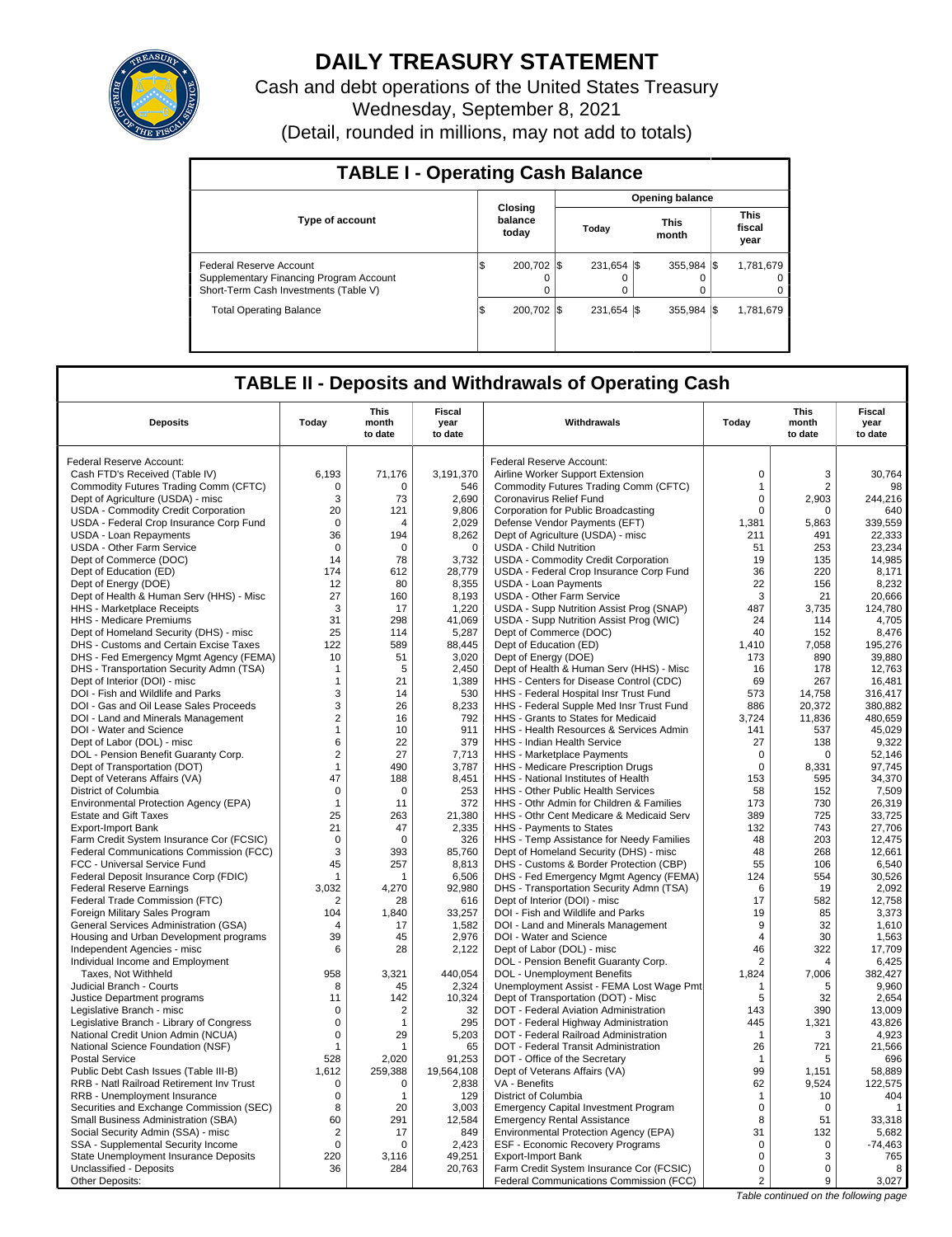## **TABLE II cont. - Deposits and Withdrawals of Operating Cash**

| <b>Deposits</b>                                                               | Today                    | This<br>month<br>to date | Fiscal<br>year<br>to date  | Withdrawals                                                                 | Today                 | This<br>month<br>to date | Fiscal<br>year<br>to date  |
|-------------------------------------------------------------------------------|--------------------------|--------------------------|----------------------------|-----------------------------------------------------------------------------|-----------------------|--------------------------|----------------------------|
| Federal Housing Admin: Note Sales                                             | 305                      | 734                      | 20,376                     | FCC - Universal Service Fund                                                | 10                    | 65                       | 8,050                      |
|                                                                               |                          |                          |                            | Federal Deposit Insurance Corp (FDIC)                                       | $\mathbf{1}$          | 13                       | 851                        |
|                                                                               |                          |                          |                            | Federal Employees Insurance Payments                                        | 771                   | 2,136                    | 84,125                     |
|                                                                               |                          |                          |                            | Federal Salaries (EFT)                                                      | 95                    | 6,819                    | 196,134                    |
|                                                                               |                          |                          |                            | Federal Trade Commission (FTC)                                              | $\overline{4}$        | 4                        | 533                        |
|                                                                               |                          |                          |                            | General Services Administration (GSA)                                       | 53                    | 928                      | 25,769                     |
|                                                                               |                          |                          |                            | Housing and Urban Development programs                                      | 144                   | 4.175                    | 70,469                     |
|                                                                               |                          |                          |                            | Independent Agencies - misc                                                 | 19                    | 78                       | 3,668                      |
|                                                                               |                          |                          |                            | Interest on Treasury Securities                                             | $\mathbf 0$           | 23                       | 285,671                    |
|                                                                               |                          |                          |                            | IRS - Advanced Child Tax Credit (EFT)                                       | $\Omega$              | 6                        | 24,571                     |
|                                                                               |                          |                          |                            | IRS - Economic Impact Payments (EFT)                                        | 9                     | 399                      | 443.079                    |
|                                                                               |                          |                          |                            | IRS Tax Refunds Business (EFT)                                              | $\mathbf 0$           | 92                       | 28,509                     |
|                                                                               |                          |                          |                            | IRS Tax Refunds Individual (EFT)                                            | 131                   | 2.345                    | 335,280                    |
|                                                                               |                          |                          |                            | Judicial Branch - Courts                                                    |                       | 23                       |                            |
|                                                                               |                          |                          |                            |                                                                             | 3<br>640              |                          | 1,993                      |
|                                                                               |                          |                          |                            | Justice Department programs                                                 |                       | 1,041                    | 20,471                     |
|                                                                               |                          |                          |                            | Legislative Branch - misc                                                   | $\overline{4}$        | 31                       | 1,173                      |
|                                                                               |                          |                          |                            | Legislative Branch - Library of Congress                                    | $\mathbf{1}$          | 5                        | 680                        |
|                                                                               |                          |                          |                            | <b>NASA</b>                                                                 | 45                    | 407                      | 18,815                     |
|                                                                               |                          |                          |                            | National Credit Union Admin (NCUA)                                          | $\Omega$              | 4                        | 2,751                      |
|                                                                               |                          |                          |                            | National Science Foundation (NSF)                                           | 32                    | 138                      | 6,453                      |
|                                                                               |                          |                          |                            | Postal Service Money Orders and Other                                       | 261                   | 939                      | 40,221                     |
|                                                                               |                          |                          |                            | Public Debt Cash Redemp. (Table III-B)                                      | 1,568                 | 290,549                  | 18,178,230                 |
|                                                                               |                          |                          |                            | Railroad Retirement Board (RRB) - misc                                      | $\Omega$              | 1                        | 46                         |
|                                                                               |                          |                          |                            | <b>RRB - Benefit Payments</b>                                               | $\mathbf{1}$          | 1,146                    | 14,033                     |
|                                                                               |                          |                          |                            | Securities and Exchange Commission (SEC)                                    | 1                     | 21                       | 1,147                      |
|                                                                               |                          |                          |                            | Small Business Administration (SBA)                                         | 3,970                 | 17,040                   | 660,419                    |
|                                                                               |                          |                          |                            | Social Security Admin (SSA) - misc                                          | 10                    | 67                       | 4,327                      |
|                                                                               |                          |                          |                            | <b>SSA - Benefits Payments</b>                                              | 20,985                | 42,909                   | 958.688                    |
|                                                                               |                          |                          |                            | SSA - Supplemental Security Income                                          | 7                     | 4,449                    | 54,660                     |
|                                                                               |                          |                          |                            | <b>Transportation Services</b>                                              | $\mathbf{1}$          | 120                      | 1,258                      |
|                                                                               |                          |                          |                            | Other Withdrawals:                                                          |                       |                          |                            |
|                                                                               |                          |                          |                            | <b>State Department</b>                                                     | 52                    | 299                      | 17.059                     |
|                                                                               |                          |                          |                            | Thrift Savings Plan Transfer                                                | 1,084                 | 4,245                    | 75,848                     |
|                                                                               |                          |                          |                            | Unclassified                                                                | 1,594                 | 7,222                    | 321,356                    |
| <b>Total Other Deposits</b>                                                   | 305                      | 1,277                    | 78,700                     | Total, Other Withdrawals                                                    | 2,730                 | 26,922                   | 725,724                    |
| Change in Balance of Uncollected                                              |                          |                          |                            |                                                                             |                       |                          |                            |
| Funds                                                                         | 0                        | 0                        | $\mathbf 0$                |                                                                             |                       |                          |                            |
| <b>Transfers from Depositaries</b>                                            | 0                        | $\mathbf 0$              | $\mathbf 0$                | <b>Transfers to Depositaries</b>                                            | $\mathbf 0$           | $\mathbf 0$              | $\mathbf 0$                |
| <b>Total Federal Reserve Account</b>                                          | 13,771                   | 351,539                  | 23,980,913                 | <b>Total Federal Reserve Account</b>                                        | 44,723                | 506,821                  | 25,561,889                 |
| Short-Term Cash Investments:<br><b>Transfers from Federal Reserve Account</b> |                          |                          |                            | Short-Term Cash Investments:<br><b>Transfers to Federal Reserve Account</b> |                       |                          |                            |
| (Table V)<br>Total Deposits (excluding transfers)                             | $\Omega$<br>S.<br>13,771 | 0<br>1\$                 | 0<br>351,539 \$ 23,980,913 | (Table V)<br>Total Withdrawals (excluding transfers)                        | $\Omega$<br>44,723 \$ | 0                        | 506,821 \$25,561,889       |
|                                                                               |                          |                          |                            | Net Change in Operating Cash Balance                                        | l\$<br>$-30,952$ \$   |                          | $-155,282$ \$ $-1,580,977$ |

| <b>TABLE III-A - Public Debt Transactions</b> |              |                                 |                           |                                       |  |                                 |                           |             |  |
|-----------------------------------------------|--------------|---------------------------------|---------------------------|---------------------------------------|--|---------------------------------|---------------------------|-------------|--|
| <b>Issues</b>                                 | Today        | <b>This</b><br>month<br>to date | Fiscal<br>year<br>to date | <b>Redemptions</b><br>Today           |  | <b>This</b><br>month<br>to date | Fiscal<br>year<br>to date |             |  |
| Marketable:                                   |              |                                 |                           | Marketable:                           |  |                                 |                           |             |  |
| Bills:                                        |              |                                 |                           | <b>Bills</b>                          |  | 0                               | l\$<br>$279,146$ \$       | 15,419,077  |  |
| <b>Regular Series</b>                         | 0            | l\$<br>$175, 154$ \$            | 10,064,146                | <b>Notes</b>                          |  |                                 |                           | 2,162,836   |  |
| <b>Cash Management Series</b>                 |              | 75,001                          | 4,335,146                 | <b>Bonds</b>                          |  |                                 |                           | 29,649      |  |
| Notes                                         |              | O                               | 3,997,163                 | <b>Federal Financing Bank</b>         |  |                                 | O                         | 1,209       |  |
| <b>Bonds</b>                                  |              |                                 | 668,265                   | Nonmarketable:                        |  |                                 |                           |             |  |
| Inflation-Protected Securities Increment      | 262          | 2,312                           | 78,619                    | United States Savings Securities      |  | 40                              | 232                       | 9,868       |  |
| <b>Federal Financing Bank</b>                 | U            | O                               | 0                         | <b>Government Account Series</b>      |  | 237,185                         | 1,042,693                 | 96,769,512  |  |
| Nonmarketable:                                |              |                                 |                           | Hope Bonds                            |  |                                 |                           | $\Omega$    |  |
| United States Savings Securities:             |              |                                 |                           | <b>Domestic Series</b>                |  |                                 |                           | 71,549      |  |
| Cash Issue Price                              | 4            | 28                              | 1,390                     | <b>Foreign Series</b>                 |  |                                 | $\Omega$                  |             |  |
| Interest Increment                            |              | 308                             | 3,925                     | State and Local Series                |  |                                 | 2,550                     | 96,899      |  |
| <b>Government Account Series</b>              | 236,866      | 1,071,140                       | 96,775,329                | Other                                 |  | 1,527                           | 8,621                     | 388,353     |  |
| Hope Bonds                                    |              |                                 |                           |                                       |  |                                 |                           |             |  |
| <b>Domestic Series</b>                        |              |                                 |                           |                                       |  |                                 |                           |             |  |
| <b>Foreign Series</b>                         |              |                                 |                           |                                       |  |                                 |                           |             |  |
| State and Local Series                        | 86           | 577                             | 117,881                   |                                       |  |                                 |                           |             |  |
| Other                                         | 1,522        | 8,659                           | 388,929                   | <b>Total Redemptions</b>              |  | $238,753$ \$                    | $1,333,242$ \$            | 114,948,951 |  |
| <b>Total Issues</b>                           | $238,741$ \$ | $1,333,179$ \$                  | 116,430,814               | Net Change in Public Debt Outstanding |  | $-12$ \$                        | $-63$ $\sqrt{3}$          | 1,481,863   |  |
|                                               |              |                                 |                           |                                       |  |                                 |                           |             |  |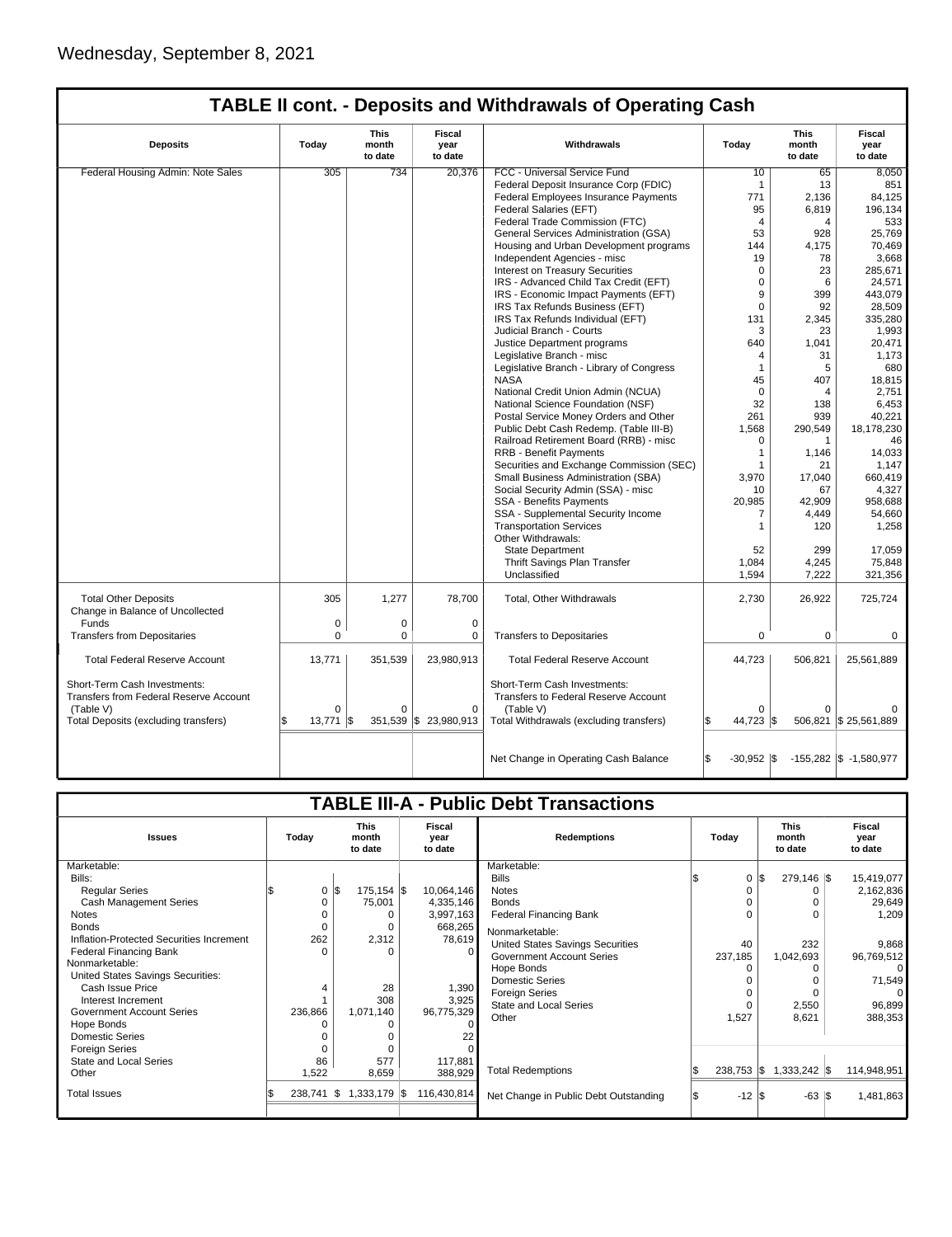| <b>TABLE III-B - Adjustment of Public Debt</b><br><b>Transactions to Cash Basis</b> |       |         |     |           |                          |  |  |  |  |                                 |                           |
|-------------------------------------------------------------------------------------|-------|---------|-----|-----------|--------------------------|--|--|--|--|---------------------------------|---------------------------|
| <b>Transactions</b>                                                                 | Today |         |     |           |                          |  |  |  |  | <b>This</b><br>month<br>to date | Fiscal<br>year<br>to date |
| Public Debt Cash Issues:<br>Public Debt Issues (Table III-A)                        | l\$   | 238,741 | I\$ |           | 1,333,179   \$16,430,814 |  |  |  |  |                                 |                           |
| Premium on New Issues<br>Discount on New Issues:                                    |       | O       |     | 0         | 22,224                   |  |  |  |  |                                 |                           |
| Bills $(-)$                                                                         |       | 0       |     | 32        | 2,731                    |  |  |  |  |                                 |                           |
| Bonds and Notes (-)                                                                 |       | O       |     | $\Omega$  | 29,890                   |  |  |  |  |                                 |                           |
| Federal Financing Bank (-)                                                          |       | o       |     | 0         |                          |  |  |  |  |                                 |                           |
| Government Account Transactions (-)                                                 |       | 236,866 |     | 1,071,140 | 96,775,329               |  |  |  |  |                                 |                           |
| Hope Bonds (-)                                                                      |       |         |     |           |                          |  |  |  |  |                                 |                           |
| Interest Increment on United States                                                 |       |         |     |           |                          |  |  |  |  |                                 |                           |
| Savings Securities (-)                                                              |       | 1       |     | 308       | 3.925                    |  |  |  |  |                                 |                           |
| Inflation-Protected Securities Increment                                            |       | 262     |     | 2,312     | 77,055                   |  |  |  |  |                                 |                           |
| <b>Total Public Debt Cash Issues</b><br>Deposited in Federal Reserve Account        | Ŝ.    | 1,612   | 1\$ |           | 259,388 \$19,564,108     |  |  |  |  |                                 |                           |
| <b>Public Debt Cash Redemptions:</b><br>Public Debt Redemptions (Table III-A)       | l\$   | 238,753 | l\$ |           | 1,333,242   \$14,948,951 |  |  |  |  |                                 |                           |
| Premium on Debt Buyback Operation                                                   |       | Ο       |     | O         |                          |  |  |  |  |                                 |                           |
| Discount on Debt Buyback Operation (-)                                              |       | o       |     | o         |                          |  |  |  |  |                                 |                           |
| Federal Financing Bank (-)                                                          |       | 0       |     | o         | 1.209                    |  |  |  |  |                                 |                           |
| Government Account Transactions (-)                                                 |       | 237,185 |     | 1,042,693 | 96,769,512               |  |  |  |  |                                 |                           |
| Hope Bonds (-)                                                                      |       | 0       |     | O         |                          |  |  |  |  |                                 |                           |
| <b>Total Public Debt Cash Redemptions</b>                                           |       |         |     |           |                          |  |  |  |  |                                 |                           |
| Withdrawn from Federal Reserve Acct.                                                | l\$   | 1,568   | l\$ |           | 290,549   \$18,178,230   |  |  |  |  |                                 |                           |

| <b>TABLE III-C - Debt Subject to Limit</b>                                        |                           |                                                                                                     |                           |                           |  |  |  |  |  |
|-----------------------------------------------------------------------------------|---------------------------|-----------------------------------------------------------------------------------------------------|---------------------------|---------------------------|--|--|--|--|--|
|                                                                                   | Closing                   | Opening balance                                                                                     |                           |                           |  |  |  |  |  |
| <b>Balance Transactions</b>                                                       | balance<br>todav          | Today                                                                                               | <b>This</b><br>month      | Fiscal<br>year            |  |  |  |  |  |
| Debt Held by the Public<br>Intragovernmental Holdings<br><b>Total Public Debt</b> | \$22,293,378<br>6,133,875 | \$22,282,684<br>6.144.582                                                                           | \$22,254,544<br>6,172,774 | \$21,018,952<br>5,926,439 |  |  |  |  |  |
| Outstanding<br>Less: Debt Not<br>Subject to Limit:                                | 28,427,254                | 28,427,266                                                                                          | 28,427,317                | 26,945,391                |  |  |  |  |  |
| Other Debt                                                                        | 478                       | 478                                                                                                 | 478                       | 478                       |  |  |  |  |  |
| <b>Unamortized Discount</b>                                                       | 19,285                    | 19,297                                                                                              | 19,348                    | 17,271                    |  |  |  |  |  |
| <b>Federal Financing Bank</b>                                                     | 6,053                     | 6,053                                                                                               | 6,053                     | 7,262                     |  |  |  |  |  |
| Hope Bonds<br>Plus: Other Debt Subject to Limit<br>Guaranteed Debt of             | U                         | U                                                                                                   | o                         |                           |  |  |  |  |  |
| Government Agencies                                                               | 0                         | 0                                                                                                   | 0                         | $\Omega$                  |  |  |  |  |  |
| <b>Total Public Debt</b><br>Subject to Limit                                      |                           | $\frac{1}{2}$ 28,401,438 $\frac{1}{2}$ 28,401,438 $\frac{1}{2}$ 28,401,438 $\frac{1}{2}$ 26,920,380 |                           |                           |  |  |  |  |  |
| <b>Statutory Debt Limit</b>                                                       | \$28,401,463              | $\frac{1}{2}$ 28,401,463 $\frac{1}{2}$ 28,401,463                                                   |                           | SUSP-1                    |  |  |  |  |  |
|                                                                                   |                           |                                                                                                     |                           |                           |  |  |  |  |  |

See Footnote

|                                                                                                                                                                                                                                                      | <b>TABLE IV - Federal Tax Deposits</b>             |                                                     |                                                                      |  |  |  |  |  |  |  |
|------------------------------------------------------------------------------------------------------------------------------------------------------------------------------------------------------------------------------------------------------|----------------------------------------------------|-----------------------------------------------------|----------------------------------------------------------------------|--|--|--|--|--|--|--|
| Classification                                                                                                                                                                                                                                       | Today                                              | <b>This</b><br>month<br>to date                     | Fiscal<br>year<br>to date                                            |  |  |  |  |  |  |  |
| Withheld Income and Employment Taxes<br><b>Individual Income Taxes</b><br><b>Railroad Retirement Taxes</b><br><b>Excise Taxes</b><br><b>Corporation Income Taxes</b><br><b>Federal Unemployment Taxes</b><br>Estate and Gift Taxes & Misc IRS Rcpts. | l\$<br>4,770 \$<br>974<br>2<br>44<br>409<br>1<br>7 | 70,655 \$<br>3,792<br>83<br>196<br>1.314<br>8<br>31 | 2,568,510<br>337,698<br>4,946<br>67,106<br>311,156<br>6,362<br>4,568 |  |  |  |  |  |  |  |
| Total                                                                                                                                                                                                                                                | \$<br>6,207                                        | 1\$<br>76,078                                       | 1\$<br>3,300,348                                                     |  |  |  |  |  |  |  |
| Cash Federal Tax Deposits:<br>Direct<br><b>Through Depositaries</b>                                                                                                                                                                                  | 53 S<br>\$<br>6,140                                | $194$ $\sqrt{5}$<br>70,982                          | 28,655<br>3,162,715                                                  |  |  |  |  |  |  |  |
| <b>Total Cash FTD's</b>                                                                                                                                                                                                                              | \$<br>6,193                                        | 1\$<br>71,176                                       | 1\$<br>3,191,370                                                     |  |  |  |  |  |  |  |
| <b>Inter-agency Transfers</b>                                                                                                                                                                                                                        | 14                                                 | 4,902                                               | 108,978                                                              |  |  |  |  |  |  |  |
| Total                                                                                                                                                                                                                                                | \$<br>6,207                                        | 1\$<br>76,078                                       | l\$<br>3,300,348                                                     |  |  |  |  |  |  |  |
|                                                                                                                                                                                                                                                      |                                                    |                                                     |                                                                      |  |  |  |  |  |  |  |

|                                              |   |                           |     |          |                 | טעט ו טעווענע |  |  |
|----------------------------------------------|---|---------------------------|-----|----------|-----------------|---------------|--|--|
| <b>TABLE V - Short-Term Cash Investments</b> |   |                           |     |          |                 |               |  |  |
|                                              |   | <b>Type of Depositary</b> |     |          |                 |               |  |  |
| <b>Balance Transactions</b>                  |   | А                         |     | в        | С               | Total         |  |  |
|                                              |   |                           |     |          |                 |               |  |  |
| Opening Balance Today<br>Deposits:           | S | $\Omega$                  | 1\$ | $\Omega$ | l\$<br>$\Omega$ | IS            |  |  |
| <b>Transfers to Depositaries</b>             |   | O                         |     | $\Omega$ | O               |               |  |  |
| <b>Special Direct Investment</b>             |   | O                         |     | $\Omega$ | 0               |               |  |  |
| Term Investment                              |   | O                         |     | $\Omega$ | O               |               |  |  |
| Repo Investment                              |   | O                         |     | $\Omega$ | 0               |               |  |  |
| Withdrawals:                                 |   |                           |     |          |                 |               |  |  |
| <b>Treasury Initiated</b>                    |   | 0                         |     | $\Omega$ | $\Omega$        |               |  |  |
| Depositary Initiated                         |   | O                         |     | 0        | 0               |               |  |  |
| <b>Special Direct Investment</b>             |   | O                         |     | $\Omega$ | 0               |               |  |  |
| <b>Term Investment</b>                       |   | O                         |     | $\Omega$ | 0               |               |  |  |
| Repo Investment                              |   | 0                         |     | $\Omega$ | 0               |               |  |  |
|                                              |   |                           |     |          |                 |               |  |  |
| Closing Balance Today                        |   | 0                         | I\$ | $\Omega$ | I\$<br>0        | IS            |  |  |

| <b>TABLE VI - Income Tax Refunds Issued</b> |         |                                 |                           |  |  |  |  |  |  |  |
|---------------------------------------------|---------|---------------------------------|---------------------------|--|--|--|--|--|--|--|
| Classification                              | Today   | <b>This</b><br>month<br>to date | Fiscal<br>year<br>to date |  |  |  |  |  |  |  |
| IRS - Advanced Child Tax Credit (Checks)    | 0<br>13 | 0<br>13                         | 6,159<br>125              |  |  |  |  |  |  |  |
| IRS - Advanced Child Tax Credit (EFT)       | 0       | 6                               | 24.571                    |  |  |  |  |  |  |  |
| IRS - Economic Impact Payments (Checks)     | 2       | 280                             | 86.343                    |  |  |  |  |  |  |  |
| IRS - Economic Impact Payments (EFT)        | 9       | 399                             | 443.079                   |  |  |  |  |  |  |  |
| IRS Tax Refunds Business (Checks)           | 45      | 1.362                           | 64.659                    |  |  |  |  |  |  |  |
| IRS Tax Refunds Business (EFT)              | 0       | 92                              | 28.509                    |  |  |  |  |  |  |  |
| IRS Tax Refunds Individual (Checks)         | 34      | 989                             | 62,918                    |  |  |  |  |  |  |  |
| IRS Tax Refunds Individual (EFT)            | 131     | 2.345                           | 335,280                   |  |  |  |  |  |  |  |

### **Daily Treasury Statement Footnotes:**

### **General Footnotes and Statements:**

This statement summarizes the United States Treasury's cash and debt operations for the Federal Government. Treasury's operating cash is maintained in an account at the Federal Reserve Bank of New York and in short-term cash investments. Treasury minimized and then suspended its short-term cash investment program beginning in November 2008, but anticipates investing again when market conditions warrant. Major information sources include: Federal Reserve Banks, Treasury Regional Financial Centers, Internal Revenue Service Centers, various electronic systems, and information on the Public Debt. Information is presented on a modified cash basis. Deposits are reflected as received and withdrawals are reflected as processed.SOURCE: Bureau of the Fiscal Service, Department of the Treasury. Note: The Daily Treasury Statement (DTS) is available by 4:00 p.m. the following business day on the Fiscal Service website https://fiscal.treasury.gov/reports-statements/dts/. For more information, call the Cash Reporting Branch at 202-874-9789.

### **TABLE III-A – Public Debt Transactions**

Stated at face value except for savings and retirement plan securities which are stated at current redemption value.